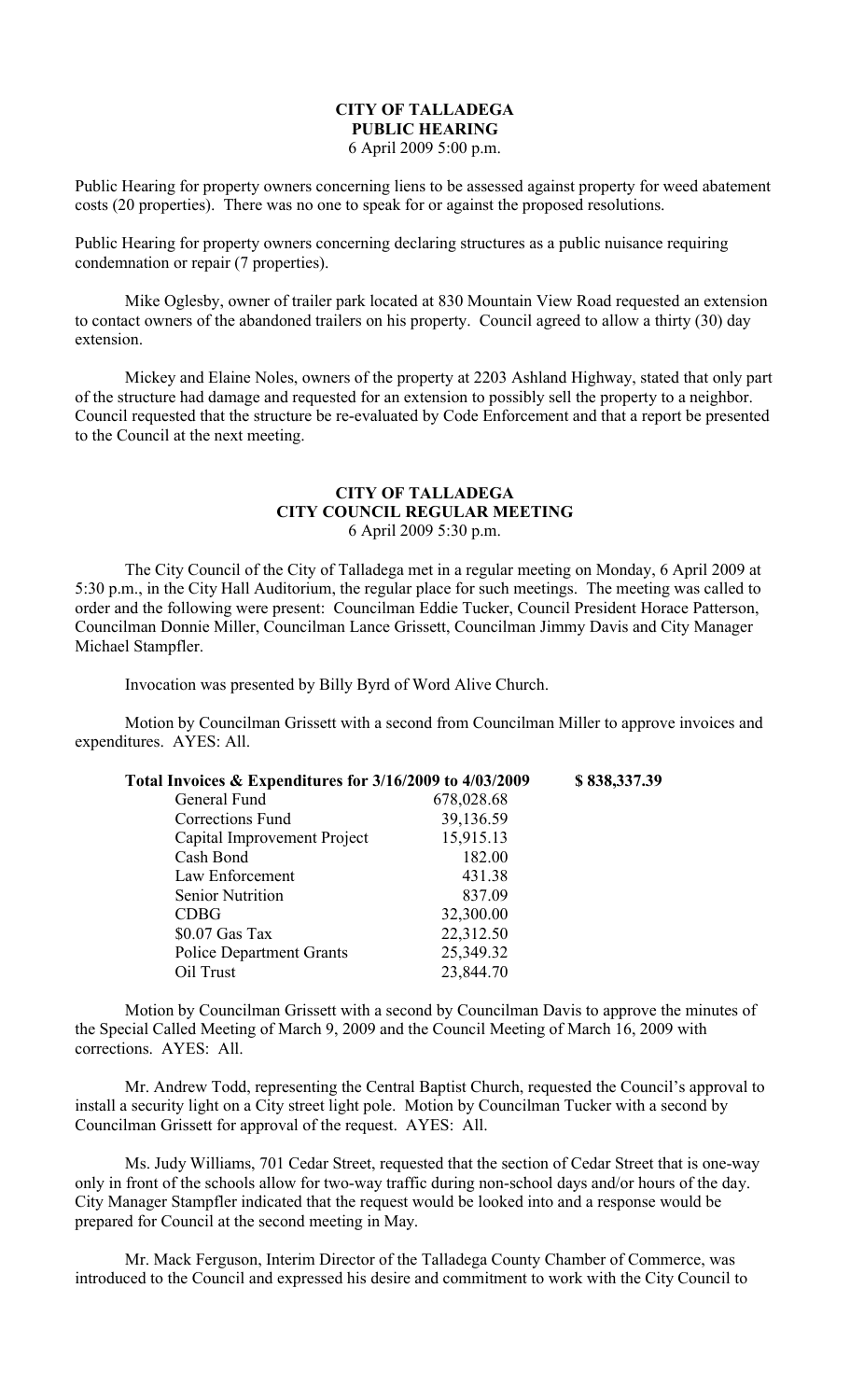promote the City of Talladega. Mr. Ferguson's made a brief presentation highlighting the Chamber: currently there are 238 members, job fair scheduled for May 1, coordinating with schools systems on the ambassador and leadership programs, yard of the month awards and the installation of the television weather camera on the roof of the Coleman Ballroom building. Mr. Ferguson also indicated that the Chamber was coordinating efforts to renovate the L&N Caboose in the Chamber's parking lot. Nancy Lutchendorf, Chairperson of the Talladega Historic Preservation Commission, stated that the Commission which had issued a condemnation request on the caboose had granted the Chamber a sixty day extension to show progress on renovating the caboose. Council indicated that the resolution to surplus the caboose will be rescinded at the next meeting.

> **Resolution #1821** assessing lien against property at 311 Avenue H (Parcel ID 13-06-23-3- 016-005.000) for weed abatement.

> **Resolution #1822** assessing lien against property at 129 Willowbrook Drive (Parcel ID 18- 01-02-2-001-004.002) for weed abatement.

**Resolution #1823** assessing lien against property at 2203 Ashland Highway – Parcel #2 (Parcel ID 14-09-31-3-000-069.002) for weed abatement.

**Resolution #1824** assessing lien against property at south side Battle Street – third lot from 26<sup>th</sup> Street (Parcel ID 13-08-28-4-013-006.000) for weed abatement.

**Resolution #1825** assessing lien against property at 707 Elm Street (Parcel ID 13-07-35-2- 005-004.000) for weed abatement.

**Resolution #1826** assessing lien against property at 15 E. Sloan (Parcel ID 13-05-22-3-008- 001.000) for weed abatement.

**Resolution #1827** assessing lien against property at corner of Hollingsworth & Lide Road (Parcel ID 13-06-23-2-001-041.000) for weed abatement.

**Resolution #1828** assessing lien against property at 1785 Taylors Mill Road (Parcel ID 13- 07-35-4-000-034.000) for weed abatement.

**Resolution #1829** assessing lien against property at 220 Wilson Street (Parcel ID 13-07-35- 1-000-043.000) for weed abatement.

**Resolution #1830** assessing lien against property at 2203 Ashland Highway (Parcel ID 14- 09-31-3-000-069.001) for weed abatement.

**Resolution #1831** assessing lien against property at 608 18<sup>th</sup> Street (Parcel ID 13-05-22-4-001-002.000) for weed abatement.

**Resolution #1832** assessing lien against property at corner Shaw Ave. & 19<sup>th</sup> Street (Parcel ID 13-05-22-1-000-056.000) for weed abatement.

**Resolution #1833** assessing lien against property at 522 Lawson (Parcel ID 13-05-22-3-004- 002.001) for weed abatement.

**Resolution #1834** assessing lien against property at 116 Renee Street (Parcel ID 13-06-13-3- 002-002.000) for weed abatement.

**Resolution #1835** assessing lien against property at 304 Westwood Circle (Parcel ID 13-05- 22-1-000-020.000) for weed abatement.

**Resolution #1836** assessing lien against property at corner of Tinney and Davis Street (Parcel ID 13-05-22-1-000-020.000) for weed abatement.

**Resolution #1837** assessing lien against property at 130 Nolan Street (Parcel ID 13-08-28-4- 003-014.000) for weed abatement.

**Resolution #1838** assessing lien against property at corner Cobb & McMillan (Parcel ID 13- 07-26-3-013-057.000) for weed abatement.

**Resolution #1839** assessing lien against property at 604 McMillan Street (Parcel ID 13-07- 26-3-013-046.000) for weed abatement.

**Resolution #1840** assessing lien against property at 908 Coffee Street (Parcel ID 13-07-26-1- 007-017.000) for weed abatement.

Motion by Councilman Davis with a second from Councilman Grissett to approve Resolutions #1821 through #1840. Roll Call. AYES: All.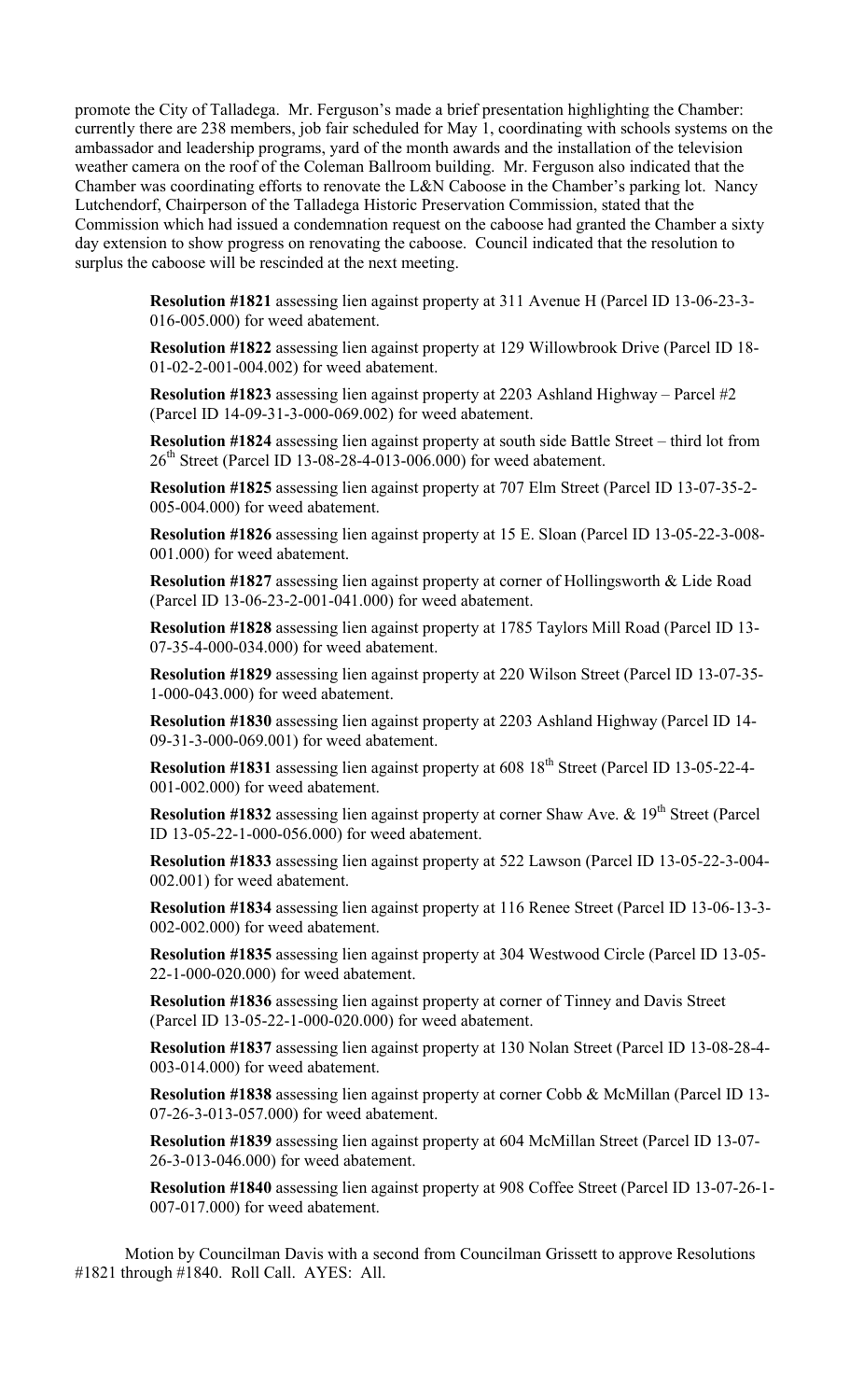**Resolution #1841** authorizing demolition of structure at 504 West Coosa Street

**Resolution #1842** authorizing demolition of structure at 83 Alice Street.

**Resolution #1844** authorizing demolition of structure at 607 McAlpine Street.

**Resolution #1845** authorizing demolition of structure at 20 Hollingsworth Street.

**Resolution #1847** authorizing demolition of structure at 70 Miller Street.

Motion by Councilman Grissett with a second by Councilman Miller to approve condemnation Resolutions #1841, #1842, #1844, #1845 and #1847. Roll Call. AYES: All.

**Resolution #1843** authorizing demolition of structure at 2203 Ashland Highway.

**Resolution #1846** authorizing demolition of structure at 830 Mountain View Road.

Resolutions #1843 and #1846 were tabled and the property owners were given a thirty day extension.

> **Resolution #1848** approving appraisal services contract with Tillman, Allen, and Sizemore, LLC for a cost of \$11,000.

**Resolution #1850** to surplus real and personal property owned by the City.

**Resolution #1851** approving a contract with Neel-Schaffer Engineering to design a stream restoration of the storm water ditch that runs through Veterans' Park for a total cost of \$50,300.

Motion by Councilman Grissett with a second by Councilman Davis to approve Resolutions #1848, #1850 and #1851. Roll Call. AYES: All.

> **Resolution #1849** approving contracts with Gallett & Associates for \$11,000 and Martin Engineering Company for \$10,000 to complete safety evaluations and hydraulic study of spillway capacity for the City's reservoir system.

Resolution #1849 was tabled. Councilman Miller stated the local vendor on this bid was confused on the specifications. Councilman Miller also indicated that he did not feel a safety evaluation and a hydraulic study were needed on all the dams.

**Ordinance #1654** granting a franchise to Marcus Cable of Alabama LLC (Charter Communications) to construct, operate and maintain a cable system in the City of Talladega. *This ordinance was tabled from March 16, 2009 meeting.*

Motion by Councilman Grissett with a second by Councilman Davis for second consideration of Ordinance #1654. Roll Call. AYES: All.

Motion by Councilman Grissett with a second by Councilman Davis for the reading of the heading only of Ordinance #1654. Roll Call. AYES: Councilman Davis, Councilman Grissett, Council President Patterson, Councilman Miller. NAYS: Councilman Tucker

ORDINANCE NO. 1654. AN ORDINANCE GRANTING A FRANCHISE TO MARCUS CABLE OF ALABMA, L.L.C. l/k/a CHARTER COMMUNICATIONS, TO CONSTRUCT, OPERATE, AND MAINTAIN A CABLE SYSTEM IN THE CITY OF TALLADEGA, ALABAMA SETTING FORTH CONDITIONS ACCOMPANY THE GRANT OF THE FRANCHISE; PROVIDING FOR REGULATION AND USE OF THE SYSTEM AND THE PUBLIC RIGHTS-OF-WAY; AND PRESCRIBING PENALTIES FOR THE VIOLATION OF THE PROVISIONS HEREIN;

Motion by Councilman Grissett with a second by Councilman Davis for adoption of Ordinance #1654. Roll Call. NAYS: All.

Discussion of the Cable Franchise included whether future annexed areas in the City would be included in the service area and keeping an office inside the City so that payments were promptly posted. It was requested that the City's legal counsel on the franchise agreement and a representative of the cable company be present at the next meeting for discussion.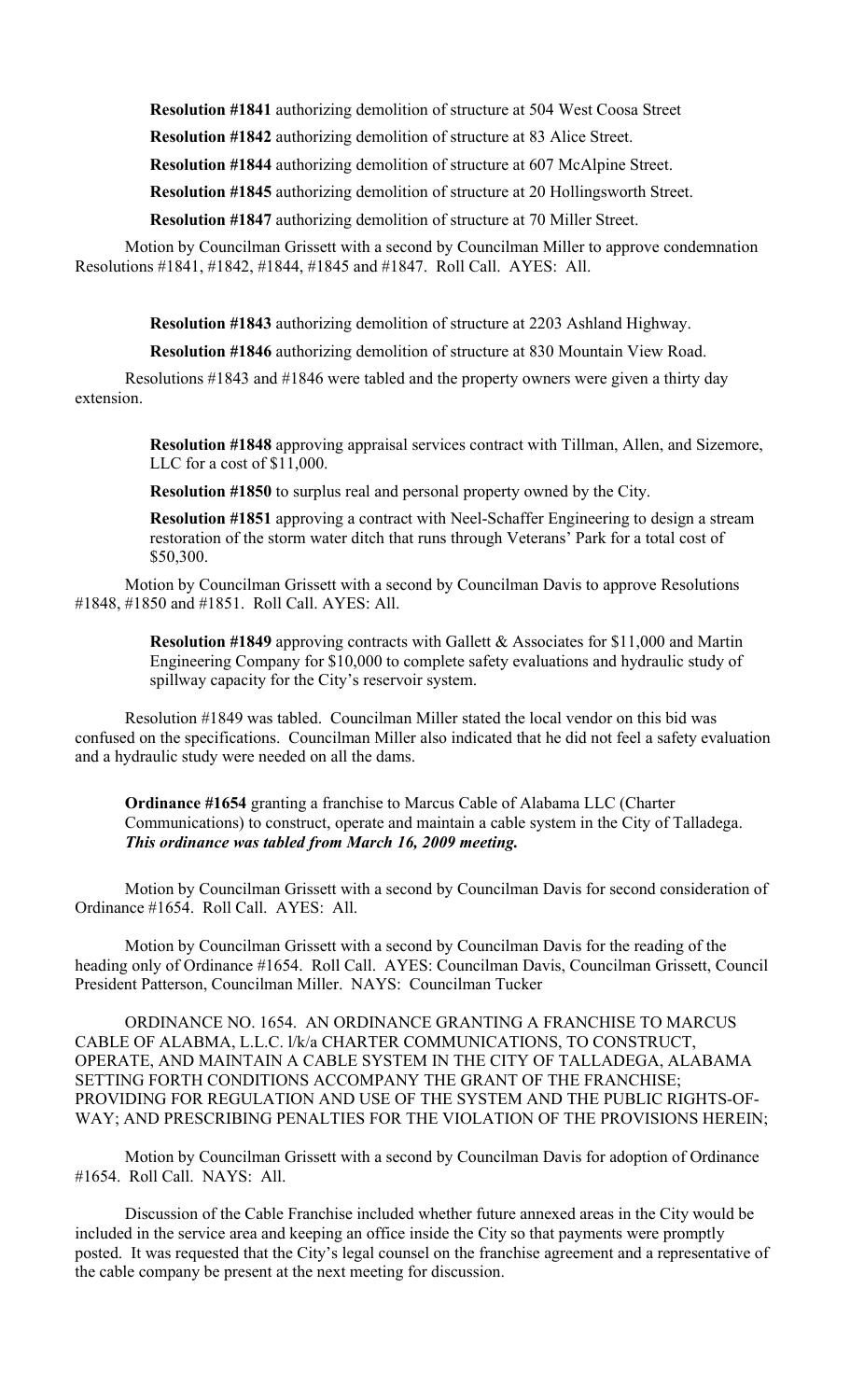School Superintendent Dr. Horton had written a response stating that the Edythe Sims Park property had to remain as educational use only and could not be transferred to the City. Council requested that the City Manager start the procedure to obtain a 100 year lease on the property. A twenty year lease was discussed and rejected as it would not provide enough usage to make the investment in field lighting worthwhile. Councilman Davis commented that the field lighting was not in the current budget and would need to be budgeted for next fiscal year.

The revised pavement listing was presented to the Council. It was believed that the estimated cost was on the high or conservative side. The engineering designs services cost was to cover final inspections and monitoring of the paving contractor. A Special Meeting was scheduled for Thursday, April 9, at 5:00 p.m. to complete the road selection process for the paving project.

City Manager presented the Council with written statements from the Police Department on three incidents that Councilman Tucker had requested: Huddle House incident of March 15, 2009, the Avenue H incident of March 16, 2009 and the Willie Cass warrant dated March 13, 2009.

Motion by Councilman Grissett with a second by Councilman Davis to approve the revised Police Department Training Coordinator Position at Grade 19. AYES: All.

Motion by Councilman Davis with a second by Councilman Grissett approving the Police Department's application for the COPS Hiring Recovery Project Grant. AYES: All.

City Manager Stampfler informed the Council of community promotion endeavors by a partnership with The Veterans' Group, the Talladega Speedway and the April in Talladega Council to provide flags and banners. Another partnership with the Chamber of Commerce and the Talladega Superspeedway will produce numerous promotional spots on TV 33/40 (ABC affiliate in Birmingham) highlighting the Speedway, April in Talladega, Heritage Hall, The Ritz and other community events/attributes.

Councilman Miller requested information on any discussion with Alabama Power Company concerning street lights that were out. Manager Stampfler indicated that he felt the City should be reimbursed for when any street lights were out and would look into it further. Councilman Miller also requested an update on the mosquito fogger truck. Manager Stampfler stated that it would most likely be ready the second week in May.

Councilman Tucker requested an update on playground equipment and was assured that bids would be presented at the next meeting. There was some discussion on the problem of loose dogs in the Ponderosa Subdivision area.

Councilman Tucker thanked the Chamber, the Talladega Merchants Association, the City of Talladega, the Police Department, local businesses, and the Daily Home for their participation in the parade honoring Talladega College Tornadoes national championship.

Councilman Grissett requested that the period for accepting applications for City Boards and Commissions be left open for another 30 days.

Councilman Grissett commented on the workshop he attended at the East Alabama Regional Development Commission concerning the 2010 Census. Hoping to hear from the Census Bureau in the upcoming weeks with information on the hiring of census takers from the local citizenry.

Councilman Grissett also requested that Veterans' Park be checked for safety issues before Sunshine Saturday (May 2, 2009).

An update on the GPS mapping of the City's infrastructure was requested. Manager Stampfler stated that Krebs Engineering was working on that and should be completed within 6 months but an update would be presented at the next meeting.

Councilman Tucker stated that on Avenue H when it rains, raw sewage comes out to the street and bubbles up in the manholes. This also occasionally occurs on Stephen J. White Memorial Blvd.